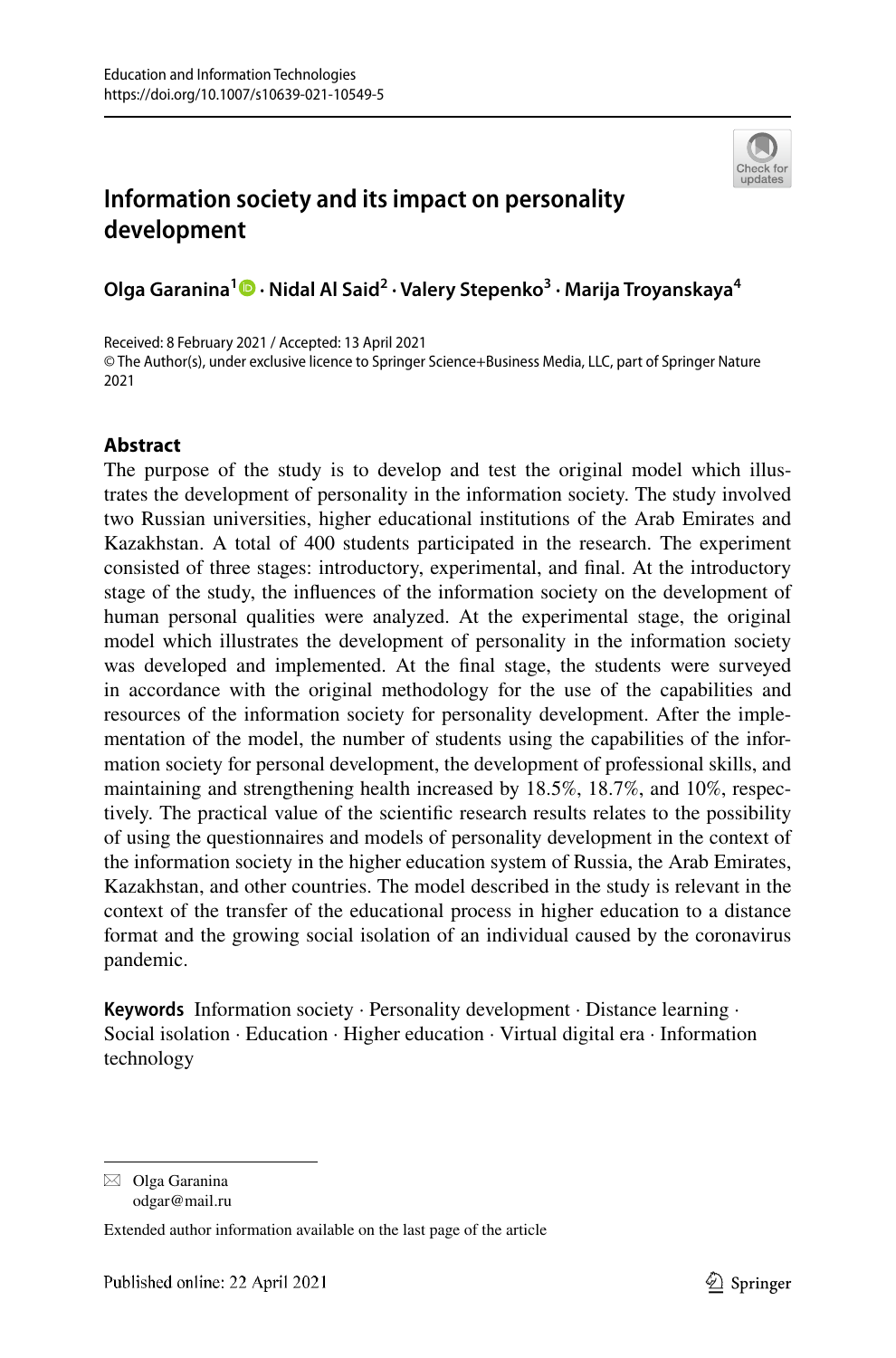#### **1 Introduction**

Today people live in the digital era characterized by dramatic virtual and digital transformations as more and more human activities require the use of information technologies. The twenty-first century society is an information society that poses new challenges to an individual. On the one hand, the information society opens up new opportunities for learning, development, communication, and on the other hand, it makes each member of the society experience the lack of real live communication, entails degrading personality changes caused by the uncontrolled introduction of information technologies into all spheres of social life. The most important present-day task of the society is to create conditions to provide every person with the opportunity to choose a format of work, study, or activity that would allow them to make the most of the positive aspects of the information society in order to develop their personality and mitigate negative trends inherent in the new society.

#### **1.1 Literature review**

It is recognized by scientists that the future of the society, human activity, learning and development is dependent on a digital component. Modern education aims to teach a person to use information resources, to develop appropriate competencies and the ability to live in a new information space (Moiseev et al., [2020\)](#page-17-0). According to researchers, the major characteristic of the information society is a high level of education, the value of knowledge, and information culture of a person as a key factor in professional activity (Nepsha et al., [2020](#page-17-1)).

Researchers are engaged in the search for and the determination of those skills and patterns that a person needs to live and work in the information society (Allan & Chisholm, [2008](#page-16-0); Castells, [2010](#page-16-1)). Today, the informatization of education is considered as the key aspect of its development (Fedorenko et al., [2019](#page-17-2)), and educa-tion is the most important aspect of human development (Paul et al., [2017](#page-18-0)). One of the modern models of education is the so-called media-based learning, which is considered as a process of personal development with the help of a media resource (Iogolevich et al., [2019](#page-17-3); Tyurina, [2019](#page-18-1)). There are various approaches and models based on which personality development in the information society is considered. Thus, in some studies, the modern information society is considered from the perspective of the information ecology approach. The approach aims to determine the place of a person in the system of person-society-ecosystem relationship and to study the prospects of a humanistic approach to the subject-object relationship in the communication space of the information society (Ivlev et al., [2016\)](#page-17-4).

According to scientists, digital literacy is the most important skill of a modern information society member (Sparks et al., [2016](#page-18-2)); researchers are studying the influence of the information society on the intellectual capital of a nation (Voronkova  $\&$ Kyvliuk, [2017](#page-18-3)) and highlight the need for self-development regardless of age in the context of informatization and globalization of education (Kassymova et al., [2018;](#page-17-5) Mosco, [2017](#page-17-6)).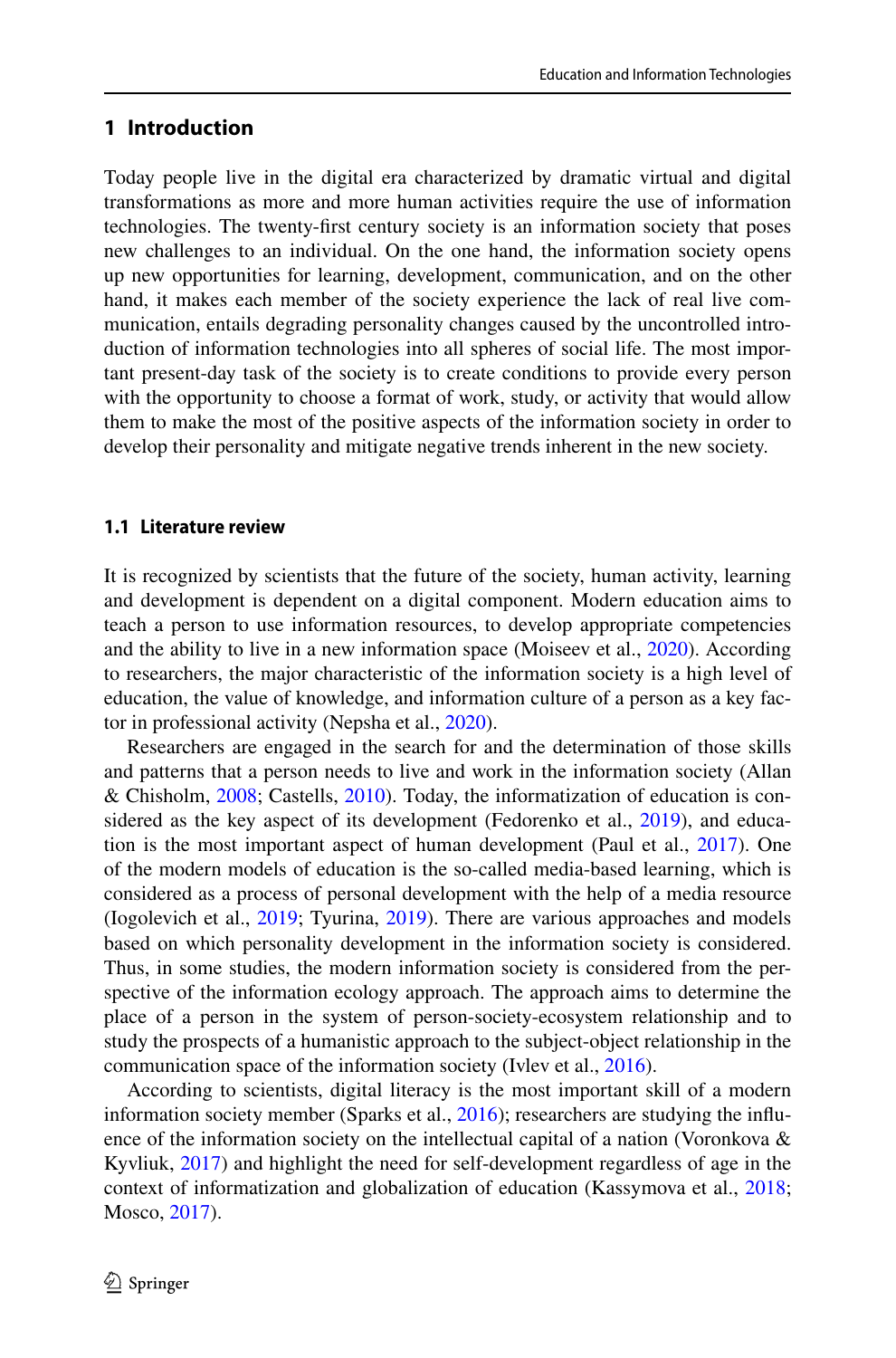Modern scientists are engaged in the development of effective strategies for the development of education in an information society (Boguslavskii & Lelchitskii, [2016](#page-16-2)), introduce new concepts, such as "noospheric thinking", which is determined by the sphere of reason, morality and justice (Voronkova, [2016\)](#page-18-4). Based on empirical research, scientists have found that education is a factor affecting the formation and development of a creative personality. Thus, the new person-society-education system relationship should be taken into account as society should have the necessary and sufficient resources to unlock the creative potential of a person (Nikitenko, [2018](#page-18-5)).

When analyzing the major trends in the modern information society development, scientists focus on the positive and negative aspects of the influence of the information society on an individual; this is due to the fact that the key negative aspects of the information society are the loss of individuality, a decrease in the general level of culture, dehumanization due to the long-term social isolation (Asmolov & Asmolov, [2019](#page-16-3)), changes in human evolution (Lukov, [2018\)](#page-17-7), psychological disorders (cyber-addiction, Internet addiction, hacking) (Kravchenko, [2019](#page-17-8)).

At the same time, it should be noted that a person is able to adapt to the digital environment, which allows reducing the negative influences by creating an education system that meets the requirements of the time (Pushkareva, [2016](#page-18-6)) as the educational environment directly affects personality development (Terekhova, [2017\)](#page-18-7). Researchers agree that the problems associated with the crisis of humanism should be solved through a tolerant dialogue (Selin et al., [2016\)](#page-18-8), and favorable conditions for the successful development of personality on an ethnic, national, international and civilizational scale should be created (Pirozhkova, [2018\)](#page-18-9).

A member of the twenty-first-century society often encounters everyday life woes; the key to the solution of these problems is studying the characteristics of the society, which allows a person to use the complexity of the information society for their own development purposes (Kostina, [2018\)](#page-17-9).

Most studies consider the impact of information technologies on personality development (Yakovin & Myltasova, [2017\)](#page-18-10), in particular on the spiritual and moral development of an individual (Pashkov, [2016\)](#page-18-11). Scientists establish a fact of the transformation of human value priorities in the information society, the renewal of a number of contradictions caused by the immaturity of the new society and the ina-bility of people to adapt to new information realities (Naumova & Garanina, [2019](#page-17-10)); they point to the consequences of global informatization and computerization of society (Soldatova & Rasskazova, [2017\)](#page-18-12), consider the need to improve the efficiency of education as a means of self-expression and self-realization to achieve compliance of a particular specialist with the requirements of the new information society (Feoktistova & Krasovskaya, [2016\)](#page-17-11). This can be achieved by the use of virtual and augmented reality technologies, which will allow training in virtual environments that cannot be visualized in the physical classroom, such as access to virtual laboratories, visualization of machines, industrial installations. The vast capabilities of available virtual technologies will break the boundaries of formal education (Martín-Gutiérrez et al., [2017\)](#page-17-12).

Within the development of the information society in the United Arab Emirates, the integration of technologies in education is being discussed (Almekhlafi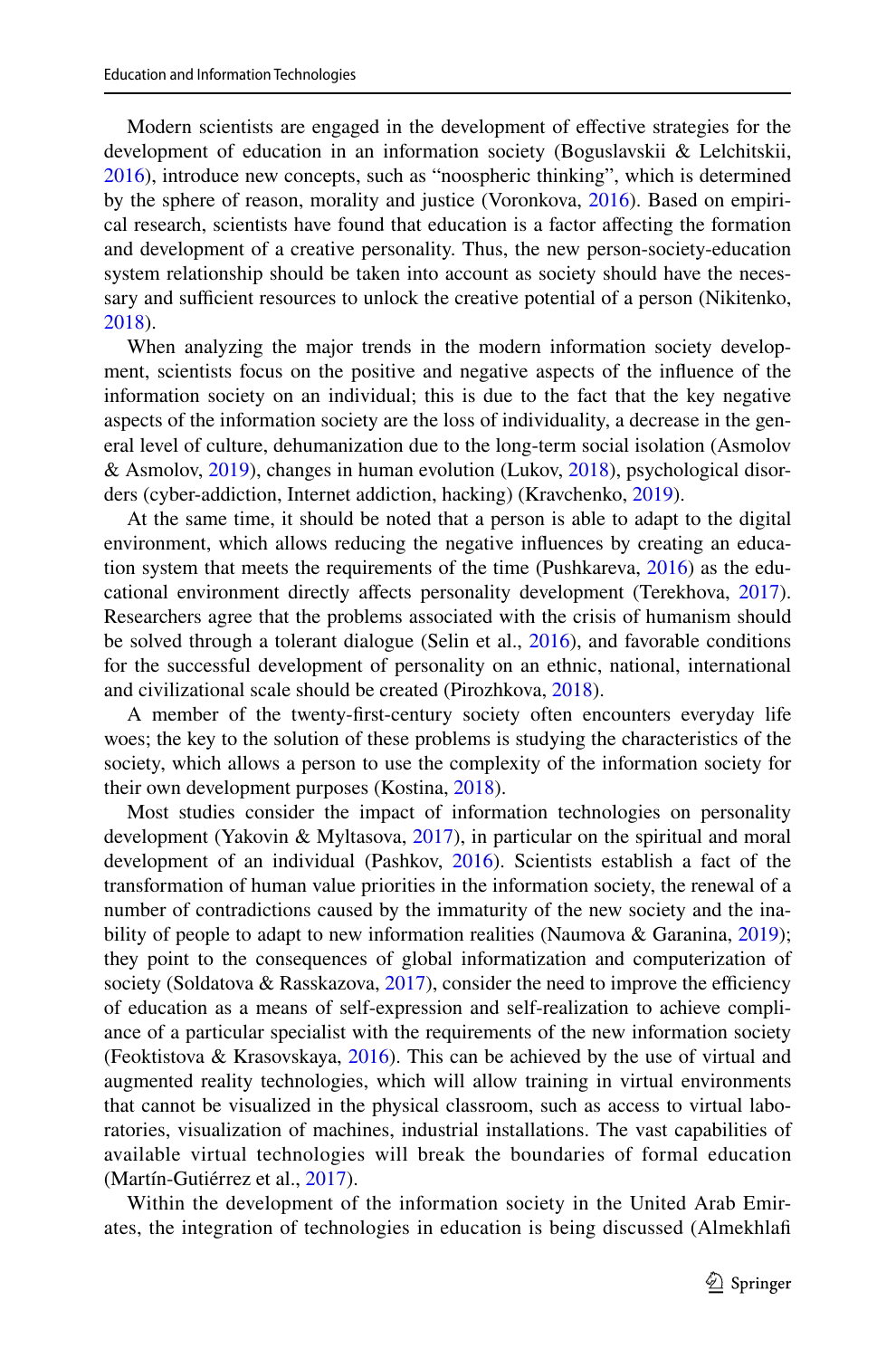& Almegdadi,  $2010$ ; the effect of information and communication technologies and education on strengthening technology readiness is being studied (Alfaki & Ahmed, [2013\)](#page-16-5); e-government technologies (Al-Khouri, [2012](#page-16-6)) and the leadership in efficient IT projects are being successfully implemented (Randeree & Ninan, [2011\)](#page-18-13).

The common features of the studies discussed above are the recognition of the fact of the introduction of information technologies into all spheres of public life, the transformation of the relationship between the person and society, the availability of great opportunities for learning and personality development in an information society, as well as leveling of personality traits, dehumanization, and a decrease in the moral and spiritual personality development. Taking this into account, the task of education in the information society is the development and implementation of the models that will allow the person to make the most of the benefits of informatization to develop and mitigate the negative trends related to the virtualization of public relations.

#### **1.2 Problem statement**

The analysis of the scientific sources creates the need to study the problem of the influence of the information society on personality development.

The purpose of the research is to develop and test an original model, which illustrates the development of personality in the information society.

The hypothesis of the research relates to the fact that a well-developed model of personality development in the information society allows the person to make the most of the benefits of informatization to promote their personality development and mitigate the negative trends related to the virtualization of public relations. It is necessary to trace the relationship between the information society and its influence on the development of its members.

The research tasks are as follows:

- to analyze the problem of the development of the information society and its impact on the individual;
- to develop and test an original model, which illustrates the development of personality in the information society.3.
- to compare the data obtained with the foreign experience and determine the common and distinctive features;
- to draw conclusions about the effectiveness and further feasibility of the original model, which illustrates the development of personality in the information society.

The scientific novelty of the research is the development of the original model, which illustrates the development of personality in the information society, as well as the original questionnaire to determine the influence of the information society on personality development.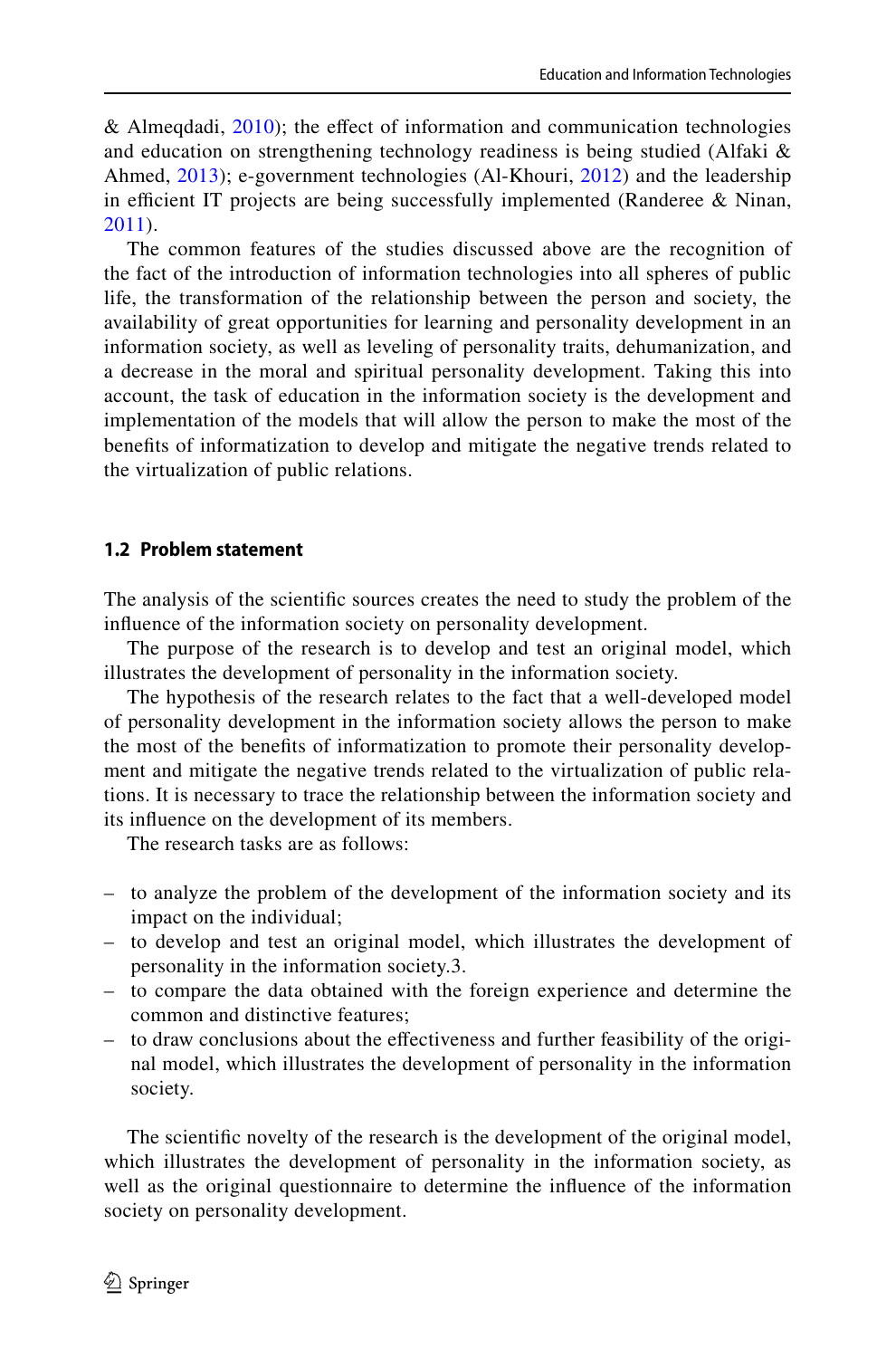#### **2 Methods and materials**

#### **2.1 Research design**

The study involved two Russian universities (Moscow State Technical University of Civil Aviation, Orenburg State University), higher educational institutions of the United Arab Emirates and Kazakhstan (Aldar University College, M. Dulati Taraz State University).

This is an empirical psychometric study that uses a quantitative approach and a specialized questionnaire; sample data are evaluated using descriptive statistics.

The approach for the formation of the questionnaire and statistics assessment is based on a holistic view of mental activity. The components of personal development in a digital environment identified by the authors are to one degree or another involved in the daily activity of all participants. Research shows that in any set of psychological traits or among the components of the psyche, there are always dominant traits (DeVellis, [2016\)](#page-17-13). The questionnaire was formed on the basis of participants' assessment of their daily activities; the component with the most points was considered dominant. The four scales presented below were formed in accordance with the studies on personal development (DeVellis, [2016;](#page-17-13) Dweck, [2017\)](#page-17-14).

The experiment consisted of three stages: introductory, experimental, and final.

At the introductory stage of the study, the influences of the information society on personality development were analyzed based on the developed questionnaire. The survey was conducted among students. The questionnaire that aims to determine the use of information society resources by students consists of questions that can be grouped into four scales: the development of personal qualities; the development of professional skills; the development of interpersonal relations and the arrangement of routine activities; health maintenance. These are the components of personality development in the information society.

The questionnaire consists of 20 questions. Each question implies a single choice of the answer.

The number of points is calculated by each scale. The highest score is 18. The results are interpreted as follows:

- on the scale of the development of personal qualities 1 point is given when 1c, 2d, 3c, 4c, 5c, 6a, 7c, 8b, 9b, 10a, b; 11c, 13d, 14a, d; 15b, 16a, 18c;
- on the scale of the development of professional skills 1 point is added if the answers are as follows: 1a, d; 2a, 3d, 4b, 5a, 6b, 7a, b; 8a, 9a, 11b, 13a, 15a, 16b, 17d, 19c, d.
- on the scale of the development of interpersonal relationships and the arrangement of routine activities 1 point is scored when 1b, 2c, 3a, 4a, 5b, 6c, 7d, 8c, d; 9c, 10c, d; 11a, 13c, 14c, 15c, 16c, 18a;
- on the scale of health maintenance 1 point is added if the answers are as follows: 2b, 3b, 4d, 5d, 9d, 12a, b; 15d, 16d, 17a, b, c; 18b, d; 19a, b; 20a, c.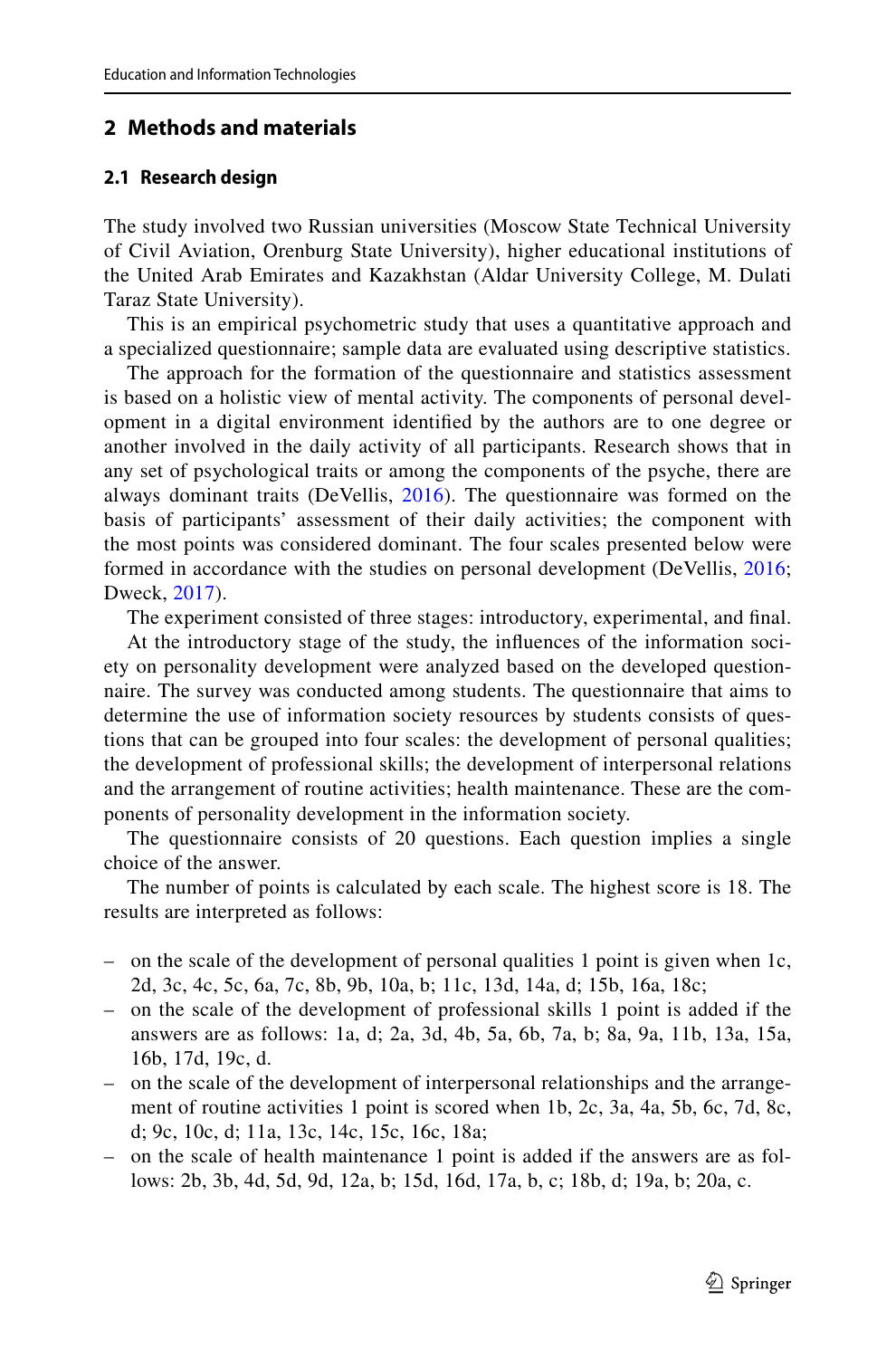The scale on which the respondent scored the highest number of points is considered the development means used by the respondent in the information environment. This can be the development of personal qualities, the development of professional skills, the development of interpersonal relations and the arrangement of routine activities, health maintenance.

To determine the reliability of the questionnaire, the Cronbach Alpha method was applied, in the course of which the series of answers for each participant were compared separately in the general aggregate of all the answers to the questions during the first and repeated questioning. As a result, the value  $a = 0.873$  was obtained. The internal consistency and reliability of the questionnaire can be considered sufficient for practical research. The validity of the research instrument can be confirmed by the similarity of values distribution obtained in this study on each of the four scales corresponding to personal development factors with the results obtained in other studies using the same scaling methods (Dweck, [2017](#page-17-14); Hill & Pargament, [2017;](#page-17-15) Moiseev et al., [2020\)](#page-17-0) (construct validity). Additionally, respondents' answers were assessed regarding their correspondence to the study problem. The assessment was carried out 2 weeks after the completion of the final stage of the study for each question, for individual scales and for the entire survey as a whole. The assessment was carried out on a 5-point Likert scale ("1"—completely inconsistent with the object under study; "5"—completely consistent with the object under study). Average scores were obtained on the scales: the development of personal qualities—4.44; the development of professional skills—4.52; the development of interpersonal relations and the arrangement of routine activities—4.32; health maintenance—4.28; for the test as a whole, the average score is 4.31.

At the experimental stage, the original model which illustrates the development of personality in the information society was developed and implemented. The model was introduced in the period of the coronavirus pandemic, when distance education, teleworking, and social isolation became very common.

At the final stage, the students were surveyed in accordance with the original methodology for the use of the capabilities and resources of the information society for personality development.

The questionnaire is closely related to the proposed model and fully reflects its content. Accordingly, the data on the reliability and validity of the questionnaire are fully consistent with those for the model (Fig. [1](#page-6-0)).

#### **2.2 Sample study**

The research involved Moscow State Technical University of Civil Aviation, Orenburg State University (Russia), Aldar University College (the Arab Emirates), M. Dulati Taraz State University (Kazakhstan). The experiment lasted for six months (September 2019—March 2020). The survey took place remotely. With a confidence level  $p = 0.5$  adopted for the study, the statistical reliability of the sample for each of the universities where the study was conducted is at least 2.16. Thus, the sample can be considered representative. The study participants were selected by random sampling. The indicated age limits were not a pre-formulated rule for the sample. The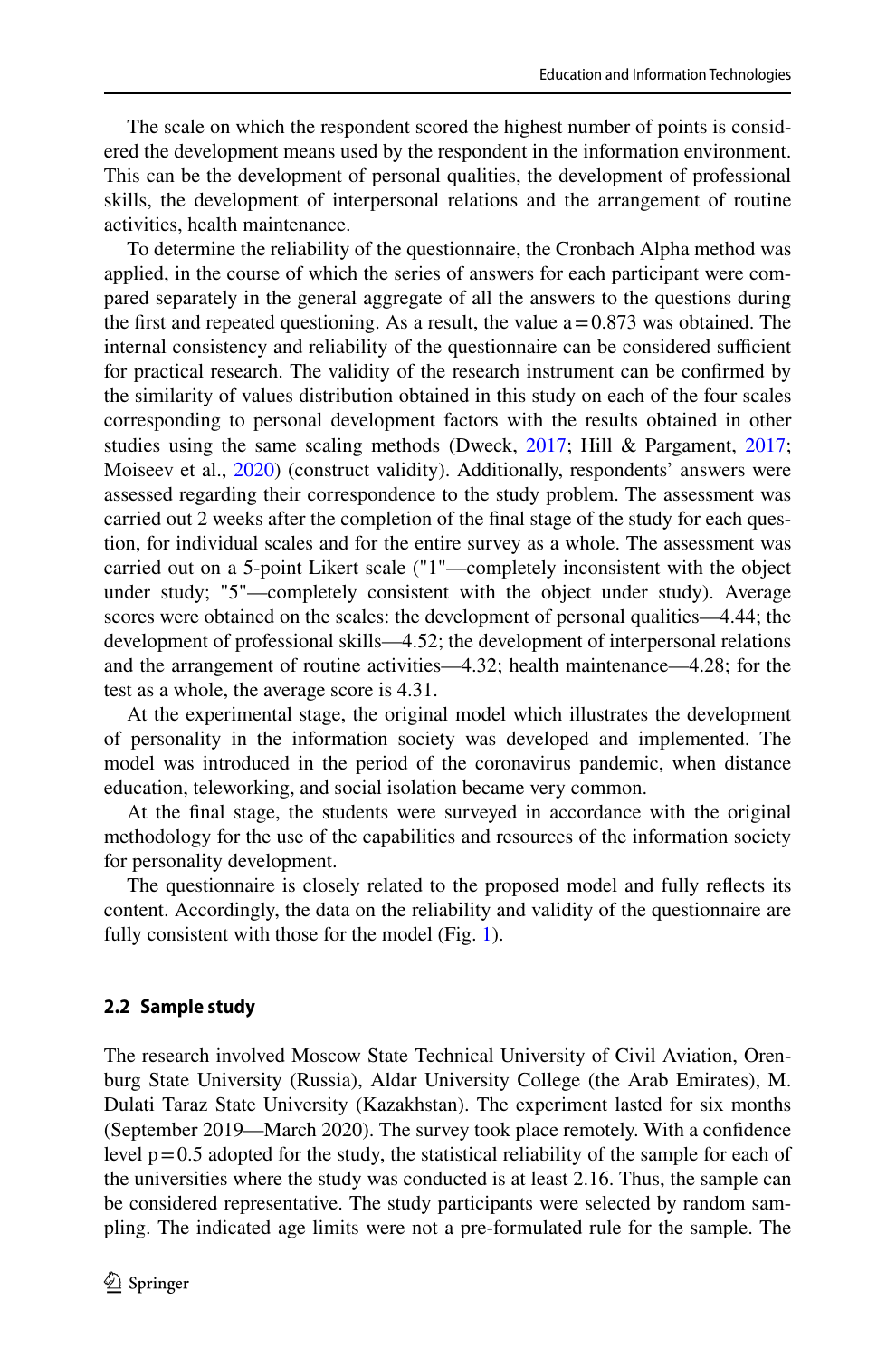

<span id="page-6-0"></span>**Fig. 1** The developed model of the personality development in the information society

age of the participants in the already randomly formed sample was in the range of 18–22 years. For research purposes, gender, age, social factors, etc. were not significant. The selection of participants was carried out using open lists of students studying at these universities; all participants received an invitation in advance; all those invited gave their consent to participate in the study.

## **2.3 Intervention**

The study provided for a certain level of interference in the educational process of the university. The educators gave us time to do the research.

# **2.4 Ethical issues**

All study participants were informed about the objectives of the study. They took the study positively and had no objection. The anonymity of participation was guaranteed by the use of specially generated random e-mail addresses, with the help of which the completed questionnaires were sent and received. No personal data were collected, processed or stored during the preparation of the study.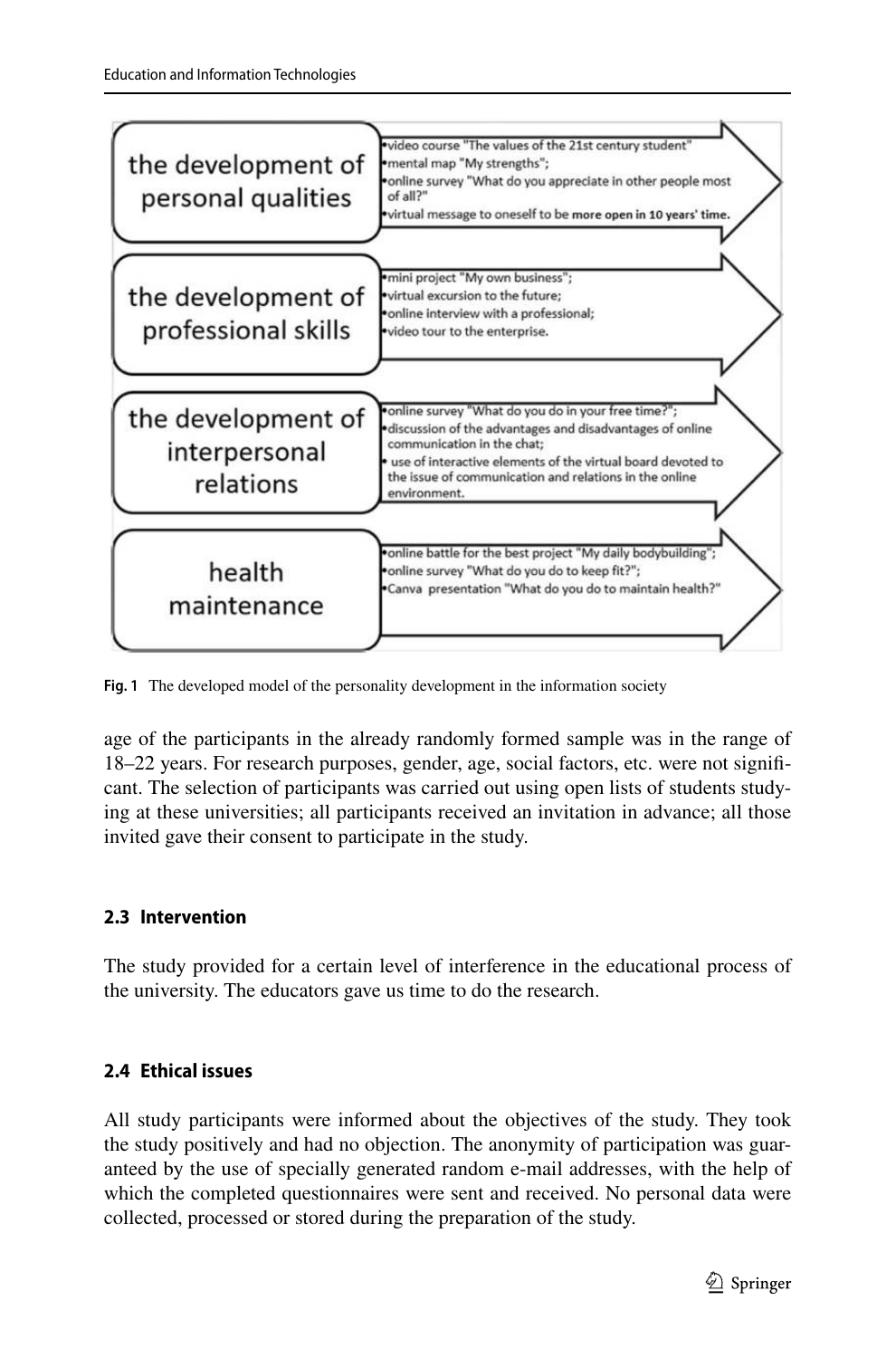## **2.5 Statistical analysis**

The study involved 400 students (200 students from Russian universities), 97 students from the Arab Emirates, and 103 students from Kazakhstan universities. Google forms were used to survey the participants. The results of the questionnaire were processed in MS Excel. The results of the survey are given in the table.

## **2.6 Research limitations**

The age of the respondents is 18–22 years old. The research was carried out as part of the educational process and scheduled. The limitations are associated with the lack of analysis of individual significant factors that can affect personal development in the modern digital environment. Besides, for the study, the methods of descriptive statistics were used as the basis for further correlation and factor studies of this topic. Since the identification of individual factors of personality development in the environment of modern technologies is still a problematic issue, this is also a limitation of the study.

# **3 Results**

At the experimental stage, the original model which illustrates the development of personality in the information society was developed and implemented. It was developed in accordance with each personality development component identified based on the questionnaire that determines the use of the information society resources by students. The students are offered activities aimed at personality development in the context of distance learning and social isolation as the conditions of living in the information society.

After the implementation of the model, the students were surveyed in accordance with the original methodology to determine the use of the information society resources by students. The comparative analysis of the data of the introductory and final stages of the experiment is shown in Table [1.](#page-8-0)

Table [1](#page-8-0) shows that before the introduction of our model, first-year students in Russia used the capabilities of the information society for the development of personal qualities (6.25%), the development of professional skills (8.3%), the development of interpersonal relations and the arrangement of routine activities (75%), health maintenance (10.45%). The second-year students from Russian universities preferred to use the information resource for the development of personal qualities (2%), the development of professional skills (4%), the development of interpersonal relations and the arrangement of routine activities (76%), health maintenance (18%). The third-year respondents from Russian universities demonstrated the following result: the development of personal qualities (7.7%), the development of professional skills (25%), the development of interpersonal relations and the arrangement of routine activities (40.4%), health maintenance (9%). Graduate students of Russian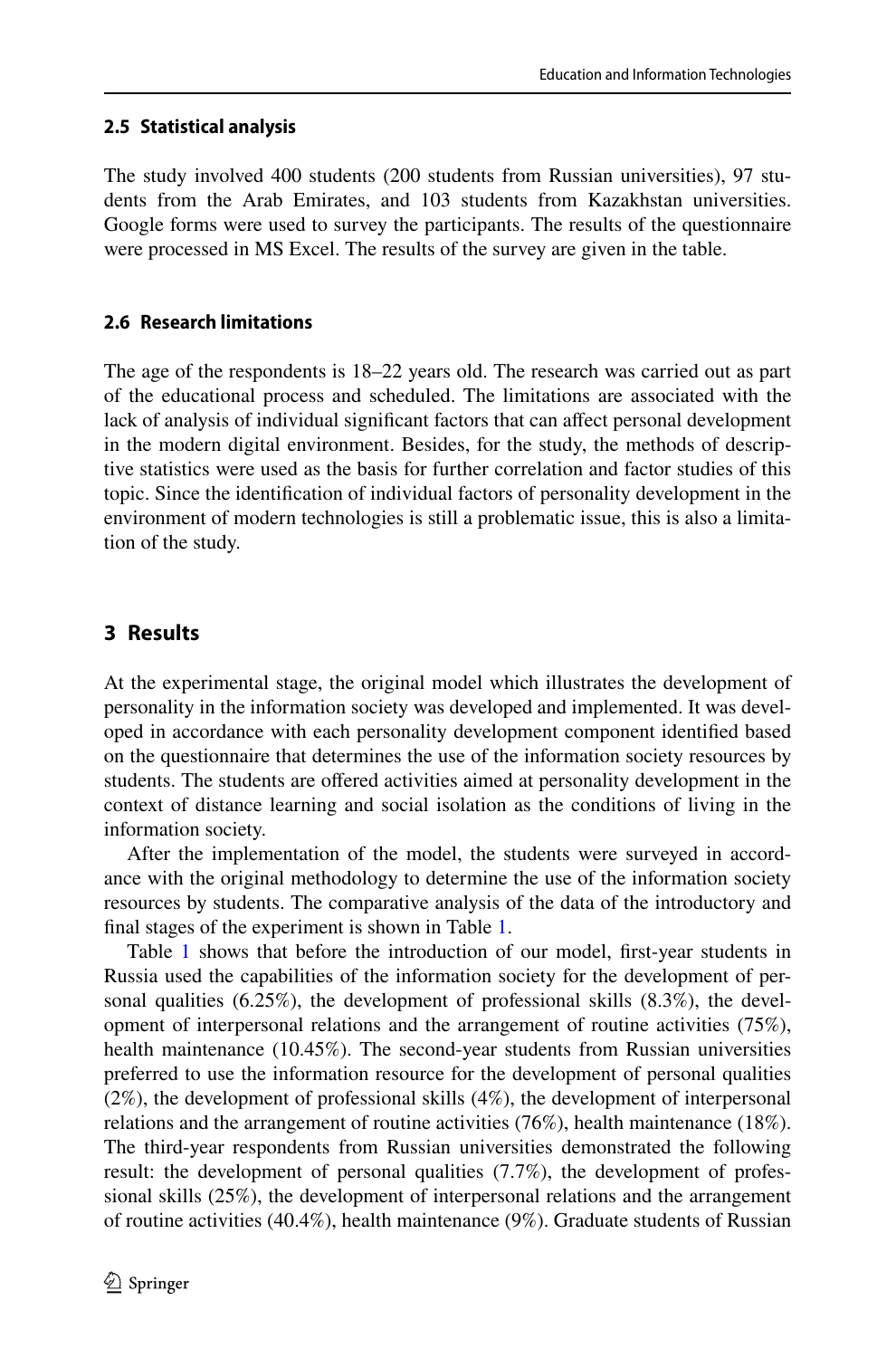<span id="page-8-0"></span>

|                                   |                                            |                                                                      | Table 1 Comparative analysis of the results of the questionnaire aimed at determining the use of the information society resources by students |                         |                         |
|-----------------------------------|--------------------------------------------|----------------------------------------------------------------------|------------------------------------------------------------------------------------------------------------------------------------------------|-------------------------|-------------------------|
| Research stage Number of          |                                            | The components of personality development in the information society |                                                                                                                                                |                         | Total number            |
| respondents                       | The development of per-<br>sonal qualities | The development of profes-<br>sional skills                          | The development of interpersonal relations and<br>the arrangement of routine activities                                                        | Health main-<br>tenance | respondents<br>$\sigma$ |
| Russia                            |                                            |                                                                      |                                                                                                                                                |                         |                         |
| Moscow State Technical University | of Civil Aviation                          |                                                                      |                                                                                                                                                |                         |                         |
| Course year 1                     |                                            |                                                                      |                                                                                                                                                |                         |                         |
| Introductory stage                |                                            | 4                                                                    | 18                                                                                                                                             |                         | 26                      |
| Final stage                       | ∽                                          | ${}^{\circ}$                                                         | $\overline{10}$                                                                                                                                | $\mathbf{C}$            | 26                      |
| Course year 2                     |                                            |                                                                      |                                                                                                                                                |                         |                         |
| Introductory stage                |                                            | っ                                                                    | $\overline{18}$                                                                                                                                | n                       | 23                      |
| Final stage                       | ∽                                          | $\circ$                                                              | $\circ$                                                                                                                                        | n                       | 23                      |
| Course year 3                     |                                            |                                                                      |                                                                                                                                                |                         |                         |
| Introductory stage                |                                            | $\sim$                                                               | $\overline{1}$                                                                                                                                 | n                       | 28                      |
| Final stage                       |                                            | 7                                                                    | Γ                                                                                                                                              | $\overline{ }$          | 28                      |
| Course year 4                     |                                            |                                                                      |                                                                                                                                                |                         |                         |
| Introductory stage                |                                            | 3                                                                    | $\overline{1}$                                                                                                                                 | $\mathbf{\sim}$         | 25                      |
| Final stage                       | 4                                          | $\circ$                                                              | $\overline{5}$                                                                                                                                 | $\overline{ }$          | 25                      |
| Orenburg State University         |                                            |                                                                      |                                                                                                                                                |                         |                         |
| Course year 1                     |                                            |                                                                      |                                                                                                                                                |                         |                         |
| Introductory stage                |                                            | ∊                                                                    | 18                                                                                                                                             | ᆉ                       | 22                      |
| Final stage                       |                                            | 5                                                                    | $\overline{ }$                                                                                                                                 | $\overline{ }$          | 22                      |
| Course year 2                     |                                            |                                                                      |                                                                                                                                                |                         |                         |
| Introductory stage                |                                            | Z                                                                    | $\Omega$                                                                                                                                       | ↤                       | 27                      |
| Final stage                       |                                            | $\circ$                                                              | $\circ$                                                                                                                                        | n                       | 27                      |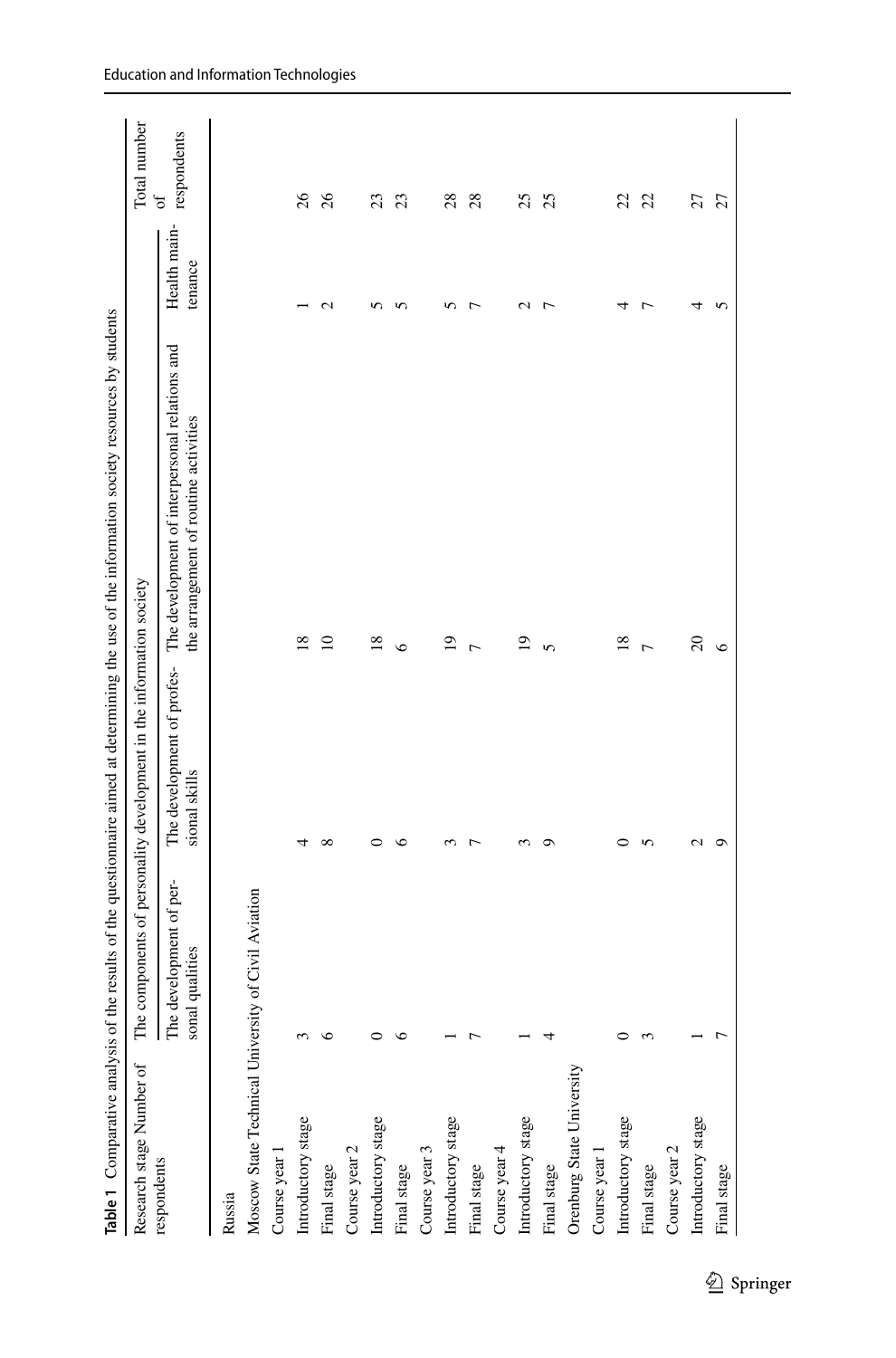| Research stage Number of |                                            | The components of personality development in the information society |                                                                                         |                         | Total number     |
|--------------------------|--------------------------------------------|----------------------------------------------------------------------|-----------------------------------------------------------------------------------------|-------------------------|------------------|
| respondents              | The development of per-<br>sonal qualities | The development of profes-<br>sional skills                          | The development of interpersonal relations and<br>the arrangement of routine activities | Health main-<br>tenance | respondents<br>đ |
| Course year 3            |                                            |                                                                      |                                                                                         |                         |                  |
| Introductory stage       |                                            | 7                                                                    | Γ                                                                                       | ↽                       | $\overline{c}$   |
| Final stage              |                                            | Ξ                                                                    | 4                                                                                       | $\circ$                 | $\overline{c}$   |
| Course year 4            |                                            |                                                                      |                                                                                         |                         |                  |
| Introductory stage       | $\mathbf{\sim}$                            | 3                                                                    | $\Omega$                                                                                | $\circ$                 | 25               |
| Final stage              |                                            | $\infty$                                                             | $\circ$                                                                                 | 3                       | 25               |
| The United Arab Emirates |                                            |                                                                      |                                                                                         |                         |                  |
| Aldar University College |                                            |                                                                      |                                                                                         |                         |                  |
| Course year 1            |                                            |                                                                      |                                                                                         |                         |                  |
| Introductory stage       |                                            | 0                                                                    | 22                                                                                      | 3                       | 25               |
| Final stage              |                                            | $\circ$                                                              | $\overline{c}$                                                                          | 3                       | 25               |
| Course year 2            |                                            |                                                                      |                                                                                         |                         |                  |
| Introductory stage       |                                            | $\mathcal{L}$                                                        | $\overline{19}$                                                                         | 3                       | $\overline{c}$   |
| Final stage              |                                            | $\overline{ }$                                                       | $\infty$                                                                                | 4                       | $\overline{24}$  |
| Course year 3            |                                            |                                                                      |                                                                                         |                         |                  |
| Introductory stage       |                                            | $\bullet$                                                            | $\overline{17}$                                                                         | 0                       | 26               |
| Final stage              |                                            | 12                                                                   | $\mathbf{r}$                                                                            | $\circ$                 | 26               |
| Course year 4            |                                            |                                                                      |                                                                                         |                         |                  |
| Introductory stage       |                                            | $\circ$                                                              |                                                                                         | $\mathbf{c}$            | 22               |
| Final stage              | $\infty$                                   | $\overline{10}$                                                      |                                                                                         | 3                       | 22               |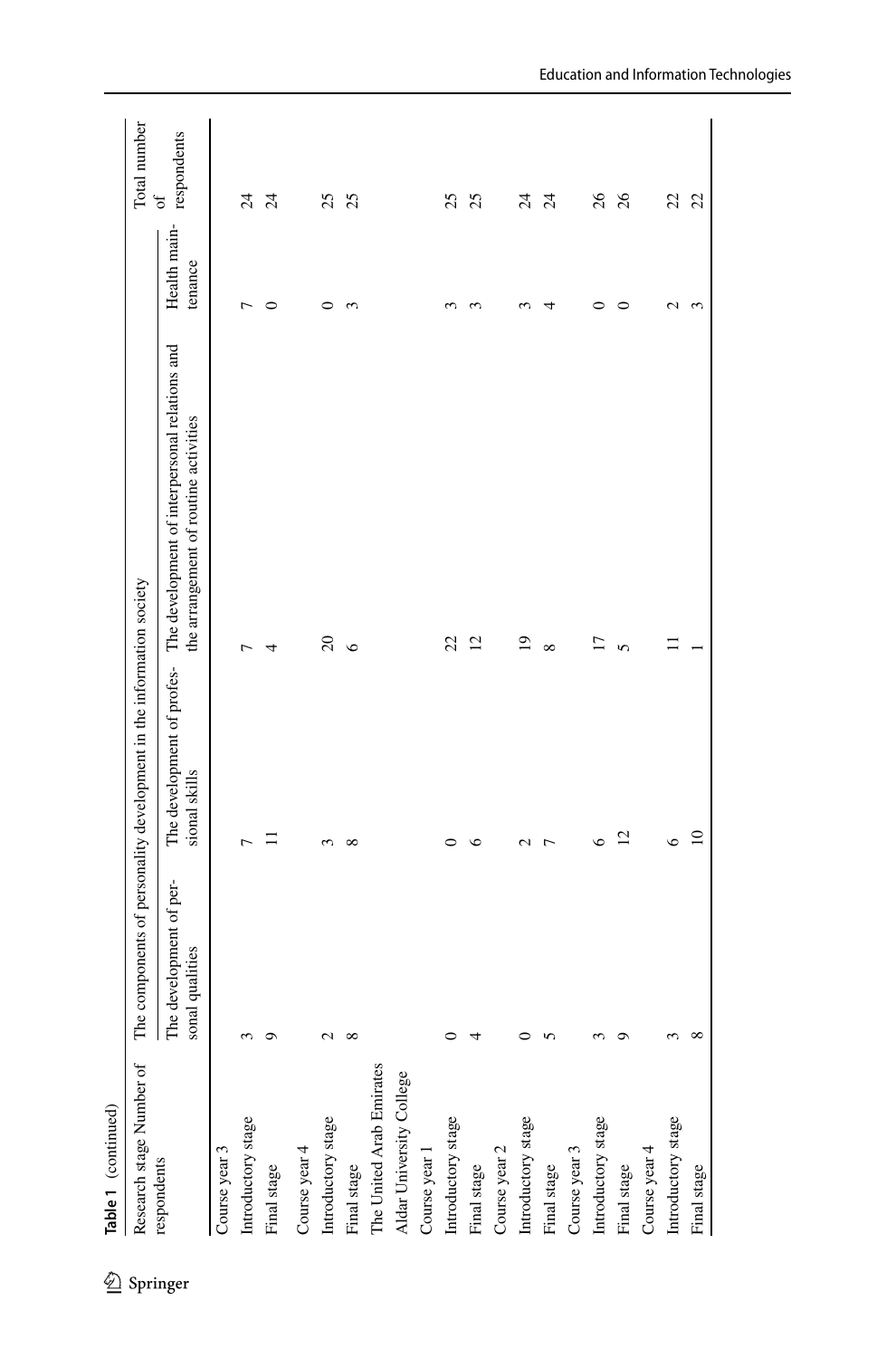| Table 1 (continued)              |                                            |                                                                  |                                                                                                                    |                                    |                 |
|----------------------------------|--------------------------------------------|------------------------------------------------------------------|--------------------------------------------------------------------------------------------------------------------|------------------------------------|-----------------|
| Research stage Number of         | The                                        | components of personality development in the information society |                                                                                                                    |                                    | Total number    |
| respondents                      | The development of per-<br>sonal qualities | sional skills                                                    | The development of profes- The development of interpersonal relations and<br>the arrangement of routine activities | Health main-respondents<br>tenance | ð               |
| Kazakhstan                       |                                            |                                                                  |                                                                                                                    |                                    |                 |
| M. Dulati Taraz State University |                                            |                                                                  |                                                                                                                    |                                    |                 |
| Course year 1                    |                                            |                                                                  |                                                                                                                    |                                    |                 |
| Introductory stage               |                                            | N                                                                | 25                                                                                                                 | ⊂                                  | 28              |
| Final stage                      |                                            | ŗ                                                                | $^{18}$                                                                                                            |                                    | 28              |
| Course year 2                    |                                            |                                                                  |                                                                                                                    |                                    |                 |
| Introductory stage               |                                            |                                                                  | $\overline{0}$                                                                                                     |                                    | 26              |
| Final stage                      |                                            | ᡋ                                                                | 4                                                                                                                  |                                    | 26              |
| Course year 3                    |                                            |                                                                  |                                                                                                                    |                                    |                 |
| Introductory stage               |                                            |                                                                  | $\overline{c}$                                                                                                     |                                    | $\overline{24}$ |
| Final stage                      |                                            | ∘                                                                | 4                                                                                                                  |                                    | $\overline{24}$ |
| Course year 4                    |                                            |                                                                  |                                                                                                                    |                                    |                 |
| Introductory stage               |                                            |                                                                  | $\Omega$                                                                                                           | N                                  | 25              |
| Final stage                      |                                            |                                                                  | ७                                                                                                                  | n                                  | 25              |
|                                  |                                            |                                                                  |                                                                                                                    |                                    |                 |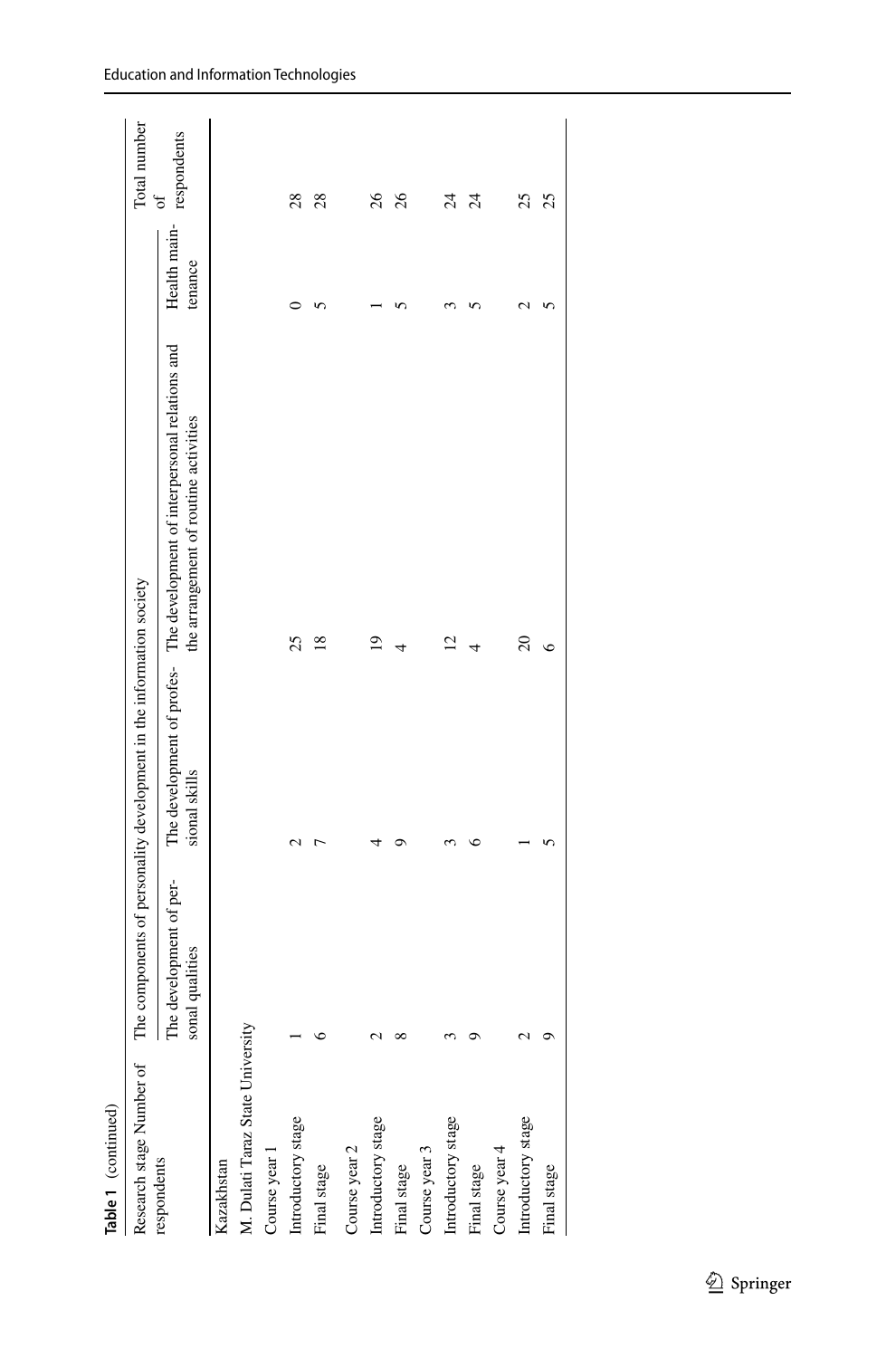universities that participated in the experiment use the resources and capabilities of the information society to develop personal qualities (24%) and professional skills (12%), to establish interpersonal relations and arrange routine activities (60%), as well as to maintain health (4%).

After the implementation of the model developed in the study (Fig. [1](#page-6-0)), the number of first-year students from Russian universities using the capabilities of the information society for personal development amounted to 18.6%, for the development of professional skills—27%, the development of interpersonal relations and the arrangement of routine activities—35.8%, health maintenance—18.6%. The second-year students from the Russian universities involved in the experiment use the information society resources for personal development (26%), the development of professional skills (30%), the development of interpersonal relations and the arrangement of routine activities (24%), health maintenance (20%).

At the final stage of the study, it was found that the third-year students rely on the capabilities of the information society for personal development (30.8%), the development of professional skills (34.6%), the development of interpersonal relations and the arrangement of routine activities (34.6%), health maintenance (0). Russian graduates demonstrated the following results at the final stage of the experiment: the development of personal qualities—24%, the development of professional skills—34%, the development of interpersonal relations and the arrangement of routine activities—22%, health maintenance—20%.

In general, after the experiment, the number of Russian students using the resources of the information society for the development of personal qualities increased by 15%, for the development of professional skills—by 19%. At the same time, the number of students who use the possibilities of the digital era to develop interpersonal relations and arrange their routine decreased by 34%. This is due to the fact that the implementation of the model (Fig. [1](#page-6-0)), as well as distance learning and social isolation in connection with the pandemic, allowed students to test and confirm the broad capabilities of the information society, which are not reduced to interpersonal contacts and everyday life but become a global value. The number of students using the resources of the digital age of to maintain health has hardly changed.

At the introductory stage of the research, it was found that the first-year students from the University of the United Arab Emirates never used the capabilities of the information society for the development of personal qualities and professional skills. Only 88% of the respondents used the information society resources for the development of interpersonal relations and the arrangement of routine activities, and 12% of the students—for health maintenance. The second-year students also did not use information resources to develop personal qualities. They preferred to use the resources of the information society for the development of professional skills (8.3%), the development of interpersonal relations and the arrangement of routine activities (79.2%), health maintenance (12.5%).

The third-year students from the University of the United Arab Emirates demonstrated the following results: the development of personal qualities—11.5%, the development of professional skills -23%, the development of interpersonal relations and the arrangement of routine activities—65.5%. None of the students considered it feasible to use the resources and capabilities of the information society in order to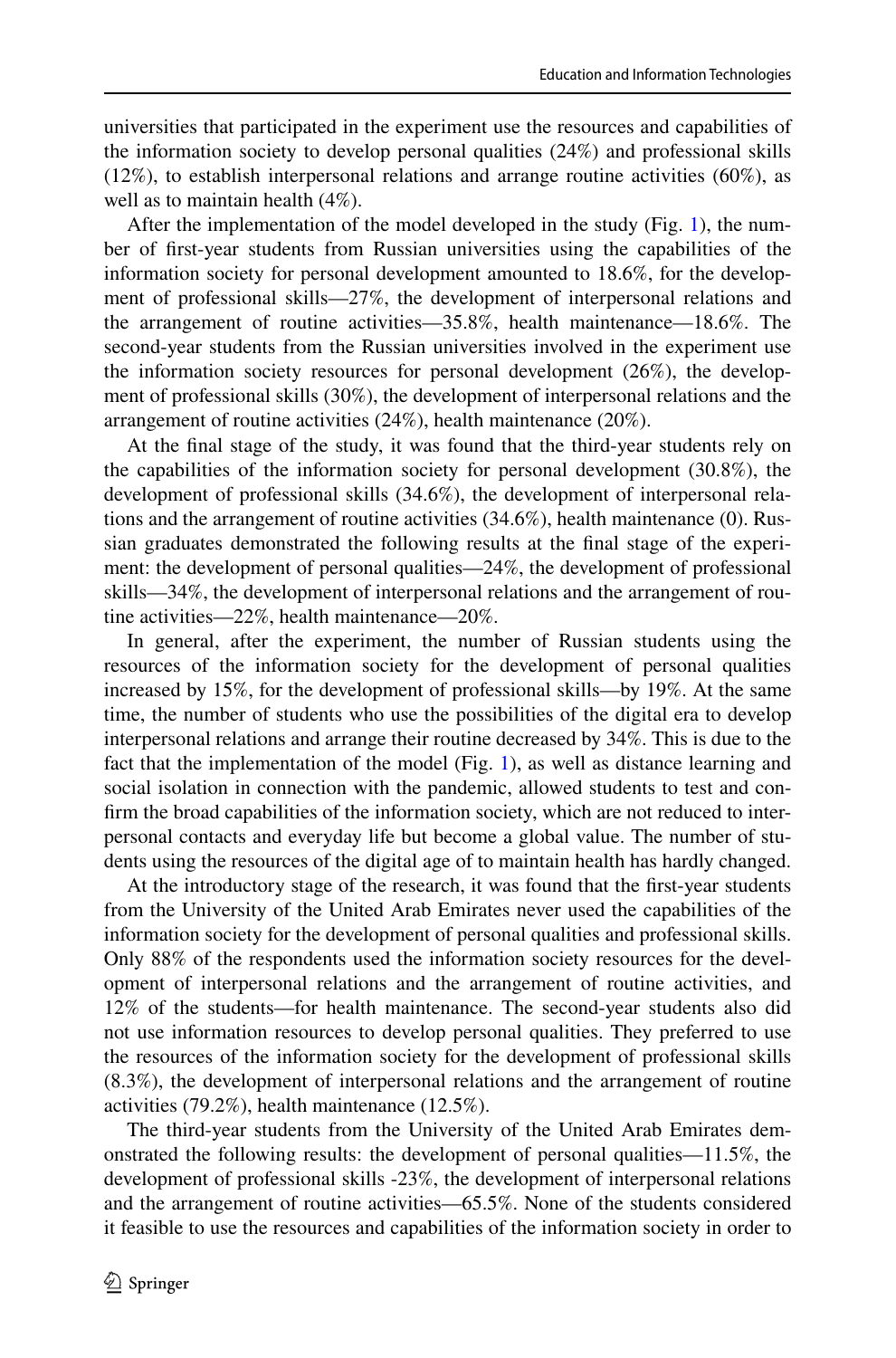maintain health. Graduate students used the resources and capabilities of the information society to develop personal qualities (13.6%) and professional skills (27.2%), to establish interpersonal relations and arrange routine activities (50.2%), as well as to maintain health (9%).

After the implementation of the model developed in the study (Fig. [1](#page-6-0)), the number of first-year students from the Arab Emirates using the capabilities of the information society for personal development amounted to 16%, for the development of professional skills—24%, the development of interpersonal relations and the arrangement of routine activities—48%, health maintenance—12%. The survey showed that the second-year students from the United Arab Emirates use the information society resources for personal development (21%), the development of professional skills (29%), the development of interpersonal relations and the arrangement of routine activities (33%), health maintenance (17%). At the final stage of the study, it was found that the third-year students rely on the capabilities of the information society for personal development (34.6%), the development of professional skills (46%), the development of interpersonal relations and the arrangement of routine activities (19.4%). None of the students considered it feasible to use the resources and capabilities of the information society in order to maintain health. At the final stage of the experiment, the graduates from the University of the United Arab Emirates demonstrated the following results: the development of personal qualities—36.4%, the development of professional skills—45.5%, the development of interpersonal relations and the arrangement of routine activities—4.5%, health maintenance—13.6%. On average, at the final stage of the study, the number of Arab students using the resources of the information society for the development of personal qualities increased by 20.7%, for the development of professional skills—by 22.3%. In addition, the number of respondents using the advantages of the information society exclusively for interpersonal communication and solving everyday problems has significantly decreased—by 44.5%. However, the number of students using the resources of the digital age in order to maintain health increased by 2.3%.

Before the introduction of our model, first-year students from Kazakh universities used the capabilities of the information society for the development of personal qualities  $(3.6\%)$ , the development of professional skills  $(7.1\%)$ , the development of interpersonal relations and the arrangement of routine activities (89), health maintenance (0%). The second-year students from Kazakhstan preferred to use the information resource for the development of personal qualities (7.7%), the development of professional skills (15.4%), the development of interpersonal relations and the arrangement of routine activities (73.1%), health maintenance (3.8%).The thirdyear students from the University of Kazakhstan demonstrated the following results: the development of personal qualities—11.5%, the development of professional skills—11.5%, the development of interpersonal relations and the arrangement of routine activities—65.5%, health maintenance—11.5%. Graduate students used the resources and capabilities of the information society to develop personal qualities (8%) and professional skills (4%), to establish interpersonal relations and arrange routine activities (80%), as well as to maintain health (8%).

After the implementation of the model developed in the study (Fig. [1](#page-6-0)), the number of first-year students from Kazakhstan using the capabilities of the information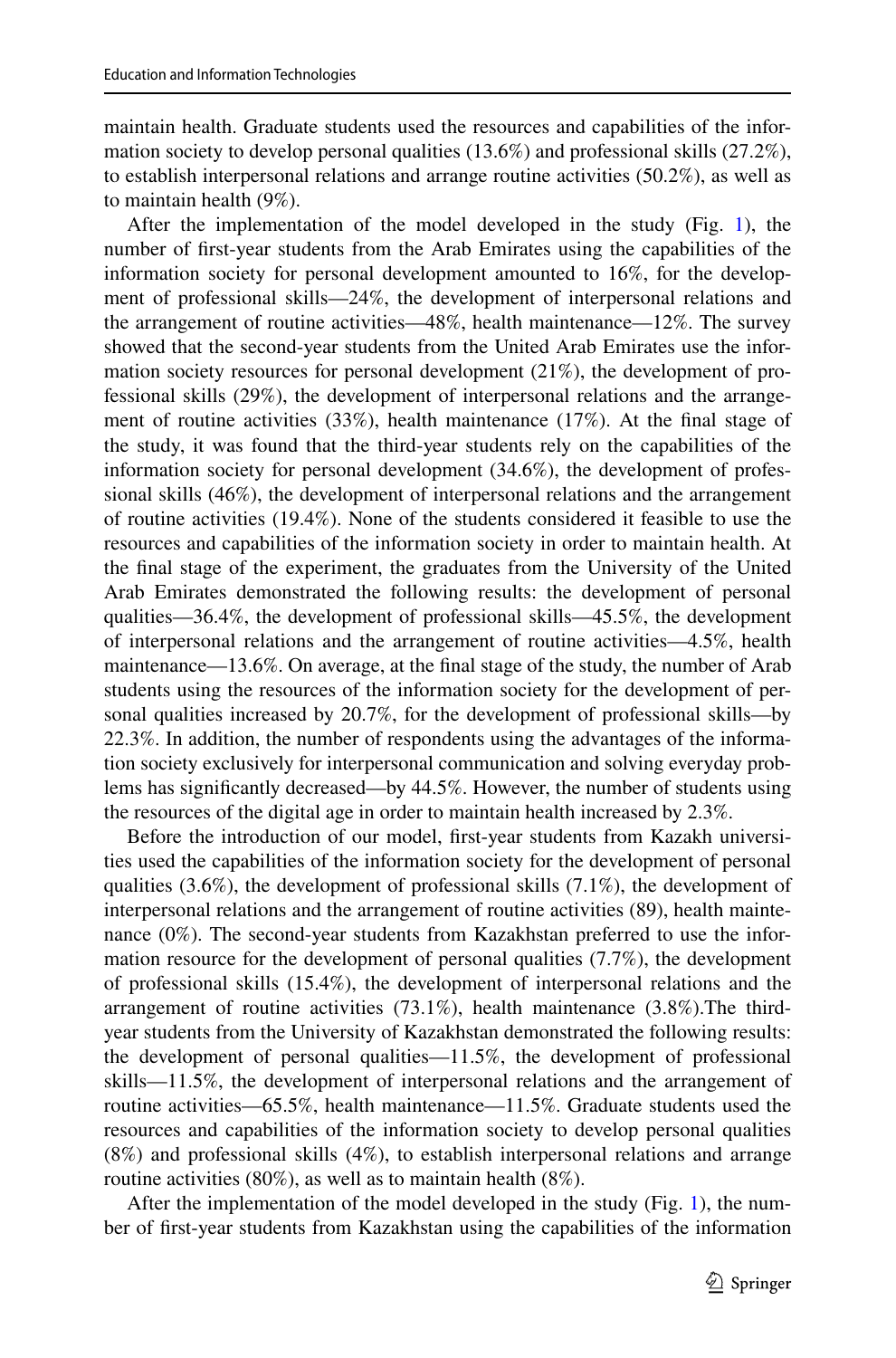society for personal development amounted to 21.4%, for the development of professional skills—25%, the development of interpersonal relations and the arrangement of routine activities—35.6%, health maintenance—18%. The survey showed that the second-year students from Kazakhstan use the information society resources for personal development (30.7%), the development of professional skills (34.6%), the development of interpersonal relations and the arrangement of routine activities (15.5%), health maintenance (19.2%).

At the final stage of the study, it was found that the third-year students rely on the capabilities of the information society for personal development (37.5%), the development of professional skills (25%), the development of interpersonal relations and the arrangement of routine activities (16.7%), health maintenance (20.8%). At the final stage of the experiment, Kazakh graduates demonstrated the following results: the development of personal qualities—36%, the development of professional skills—20%, the development of interpersonal relations and the arrangement of routine activities—24%, health maintenance—20%.

In general, after the experiment, the number of Kazakh students using the resources of the information society for the development of personal qualities increased by 23.7%, for the development of professional skills—by 19.8%. At the same time, the number of students who use the possibilities of the digital era to develop interpersonal relations and arrange their routine decreased by 54%. The number of students using the resources of the information society in order to maintain health increased by 11%.

In general, the educational institutions that we analyzed are characterized by an increase in the number of students using the resources of the information society for personal development (by 18.5%), the development of professional skills (by 18.7%), health maintenance (by 10%). There is a significant decrease in the number of respondents using the tools and advantages of the information society for the development of interpersonal relations and the arrangement of routine activities (by 41%).

## **4 Discussion**

The studies similar to ours address the use of the information society capabilities for educational purposes. The authors of one of these studies have successfully and effectively implemented the integration of new knowledge, the availability of information technology and computer equipment, the professionalization and computerization of education. The study aimed to develop the structure and content of the information educational environment at the university based on geoinformation technologies. The assessment system of the effectiveness of the information educational environment was also adapted and an empirical study of the quality of the information educational environment at the university was carried out (Levina et al., [2017](#page-17-16)). However, the model of the use of information technologies described in this study is aimed exclusively at the educational activities of a technical nature. We propose a model that involves the integration of various components of personality development in addition to learning.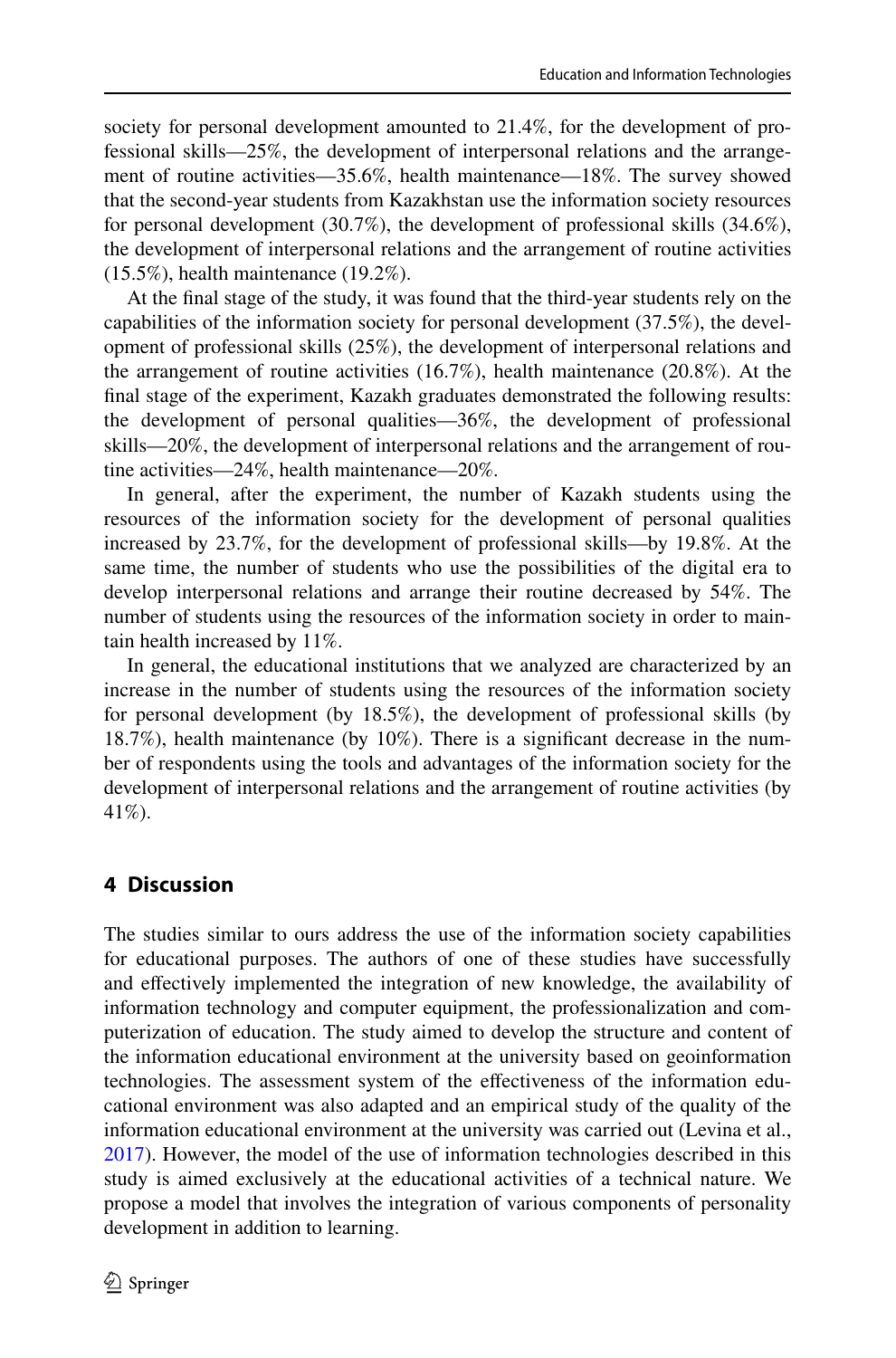Another study is focused on the significance of the penetration of the Internet and social networks in the life of a modern person in the context of the information revolution of the twenty-first century. This study confirms that the Internet makes people's lives dynamic, active and innovative. The research is practice-oriented as it demonstrates how the resources of the information age can be used for a practical purpose—the development of self-control. During the experiment, social networks made it possible to create a city brand, to determine its attractiveness when choosing a city to study, work and live (Cherkasov et al., [2019;](#page-17-17) Ermakova & Sukhovskaya, [2020](#page-17-18)), that is, the information society has become a means of marketing. The experiment aimed to develop creativity and implement interpersonal contacts; however, the other components of personality development, proposed in the described model, were omitted here.

There was an interesting experiment related to the use of media-based learning in the context of personality development with the help of a media resource. This is an ambitious experiment aimed at the development and implementation of the communicative potential development model based on media resources. But this scientific intelligence relies on the communicative aspect of an information resource. A positive aspect of the experiment is the development and implementation of electronic textbooks based on media texts for learning foreign languages (Tyurina, [2019](#page-18-1)). The model also has a communicative component that is considered separately from other components of personality development. Development of interpersonal relations and the arrangement of routine activities, as the research results show, are among the most significant determinants of personal development in the digital environment.

The extensive use of the information society resources is noted in the study aimed at determining the communicative activity of students on the basis of media-based learning approaches. The respondents confirmed the use of Internet resources to deal with their personal space and noted the convenience of information technologies; they managed to use these technologies for self-development, in particular, to create their own image. The authors of the study summarize that information technology helps to remove barriers to interpersonal communication. Moreover, students note the convenience of the Internet for self-development and self-presentation through cognition and creation of new images (Iogolevich et al., [2019](#page-17-3)). Compared to our research, the focus of this study is narrow—the emphasis is placed on communication and self-presentation. The study offers a number of other components of personality development, including the development of personal qualities, professional development, and physical activity as attributes of the twenty-first century person. A development model is presented that takes into account the development of a personality, its external (professional) activity, and concern for one's health.

An empirical study aimed at tracing the influence of the information society on social and professional illusions being formed in the modern information society is quite justified. The study found that social and professional illusions arise as a result of the manipulation of human consciousness in the information society. Scientists point out that social and professional illusions allow the expansion of individual consciousness and successful interaction with the information society (Ignatiev, [2017](#page-17-19)). The similarity of this study with the present one is its correlation with the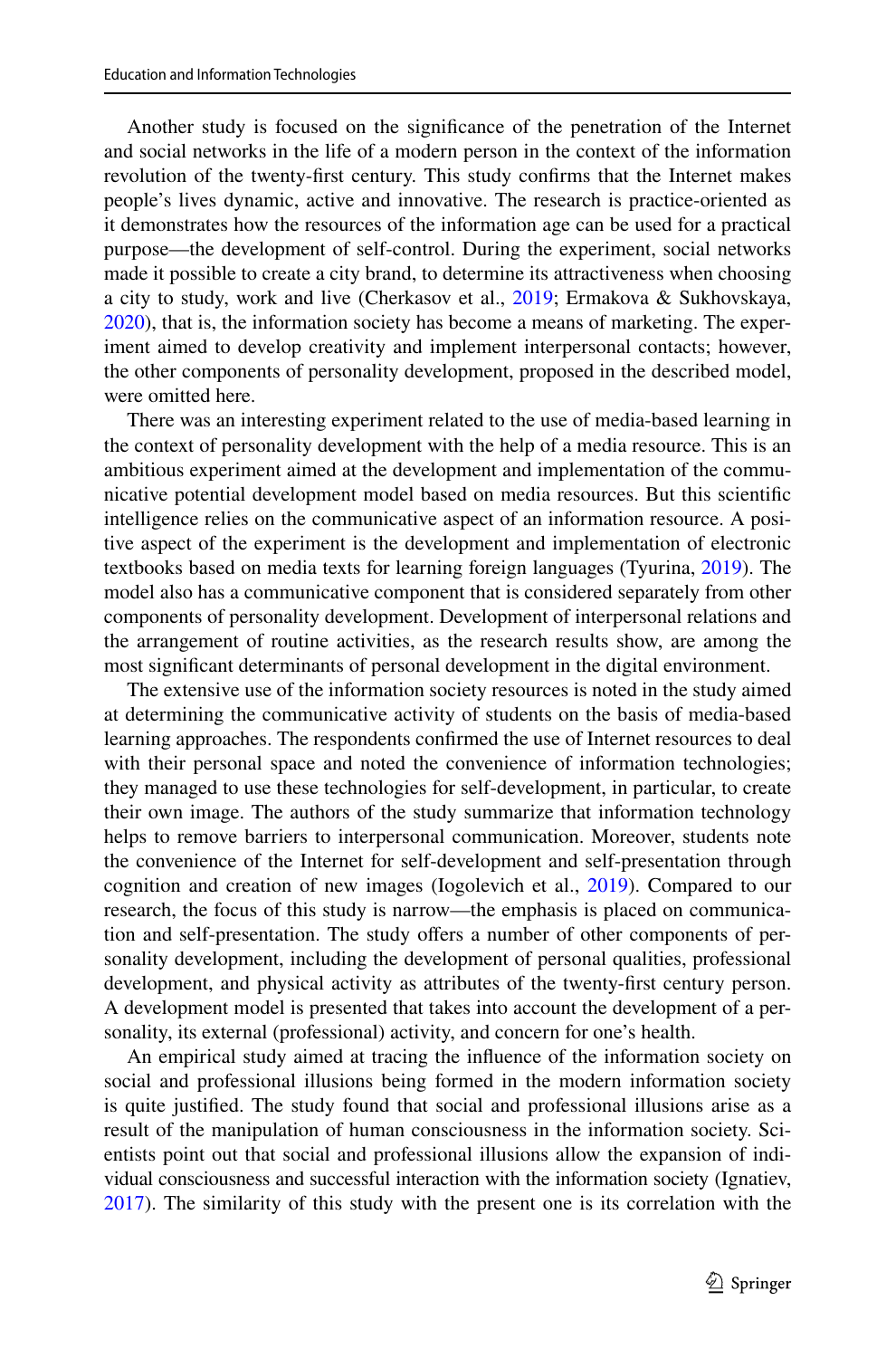components of the proposed model: professional development and interpersonal communication.

The scientific research, which confirms that different countries and continents are characterized by different approaches to the development of the information society and personality, is of practical value. For example, in African countries, even the most digitalized societies are affected by demographic, socio-economic, and cultural factors, such as ethnicity, income, education, and gender. These trends highlight the need to develop strategies for bridging the digital divide and integrating South Africa in the information society (Bornman, [2016](#page-16-7)).

We propose the use of the information society resources for teaching students; however, in the United Arab Emirates, this practice has been introduced to train teachers. In the United Arab Emirates, an alternative model of teacher training was developed and implemented based on the information society capabilities. Thus, the teachers were trained to use information and communication technologies. The experiment involved 2,500 teachers. The results of the study confirmed significant changes in the professional development of teachers (Makrakis, [2005](#page-17-20)).

To study the global patterns of the Internet use and the complex interactions between technology, culture and identity, a study that analyzes online communication and attitudes towards the Internet as a means of social interaction between university students in the United Arab Emirates has been conducted. The research results have revealed that the Internet can significantly counteract social isolation and gender segregation, and, at the same time, serve as a mechanism to reinforce the pre-existing norms in the new virtual communities (Sokol & Sisler, [2010\)](#page-18-14). One of the aspects of considering the capabilities of the information society in our experiment is the development of interpersonal relations and the arrangement of routine activities, which correlates with the experience described above.

The present paper expands the concept of the possibilities of personality development in the information society, the use of the capabilities and resources of the digital era for personal, professional, communicative, and physical development of the student.

# **5 Conclusions**

The study describes the original questionnaire that aims to determine the use of the information society resources by students and the original model of personality development in the information society.

After the implementation of the model, the number of students using the capabilities of the information society for personal development, the development of professional skills, and maintaining and strengthening health increased by 18.5%, 18.7%, and 10%, respectively. There is a significant decrease in the number of respondents using the tools and advantages of the information society for the development of interpersonal relations and the arrangement of routine activities (by 41%). This is due to the fact that the implementation of the model, as well as distance learning and social isolation in connection with the pandemic, allowed students to test and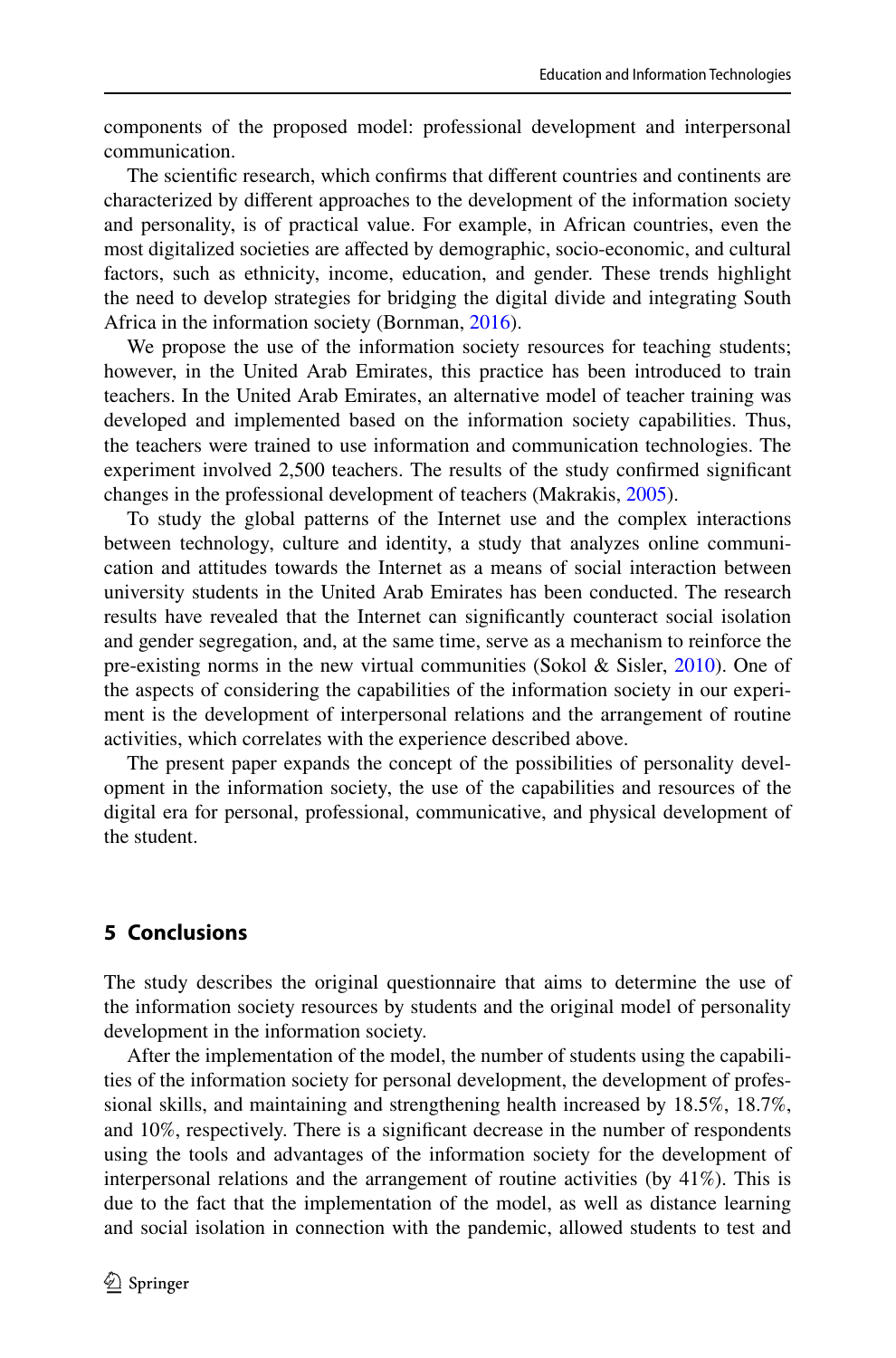confirm the broad capabilities of the information society, which are not reduced to interpersonal contacts and everyday life but become a global value.

The practical value of the scientific research results relates to the possibility of using the questionnaires and models of personality development in the context of the information society in the higher education system of Russia, the Arab Emirates, Kazakhstan, and other countries. The model described in the study is relevant in the context of the transfer of the educational process in higher education to a distance format and the growing social isolation of an individual caused by the coronavirus pandemic.

The scientific value of the study is due to the fact that it lays the groundwork for numerous scientific discussions about the possibilities, ways, problems, and prospects of personality development in the digital era in the context of the total introduction of distance learning and the promotion of social distancing as a necessary measure for maintaining health.

**Acknowledgement** Nidal Al Said expresses his gratitude to Ezz Hattab for assistance in conducting this research at Aldar University College.

**Authors' contributions** All authors contributed equally.

**Funding** The authors received no financial support for the research, authorship, and/or publication of this article.

#### **Declarations**

**Conflicts of interest** The authors declared no potential conflicts of interest with respect to the research, authorship, and/or publication of this article.

## **References**

- <span id="page-16-5"></span>Alfaki, I. M. A., & Ahmed, A. (2013). Technological readiness in the United Arab Emirates towards global competitiveness. *World Journal of Entrepreneurship, Management and Sustainable Development,* 9(1), 4-13. https://doi.org/10.1108/20425961311315683
- <span id="page-16-6"></span>Al-Khouri, A. M. (2012). eGovernment strategies the case of the United Arab Emirates (UAE). *European Journal of ePractice, 17*, 126–150
- <span id="page-16-0"></span>Allan, M., & Chisholm, C. U. (2008). Achieving engineering competencies in the global information society through the integration of on-campus and workplace environments. *Industry and Higher*  Education, 22(3), 145-152. https://doi.org/10.5367/000000008784867237
- <span id="page-16-4"></span>Almekhlafi, A. G., & Almeqdadi, F. A. (2010). Teachers' perceptions of technology integration in the United Arab Emirates school classrooms. *Educational Technology & Society, 13*(1), 165–175
- <span id="page-16-3"></span>Asmolov, G. A., & Asmolov, A. G. (2019). The Internet as a generative space: Historical-evolutional perspective. *Psychology Issues, 4*, 1–26
- <span id="page-16-2"></span>Boguslavskii, M. V., & Lelchitskii, I. D. (2016). Modern development strategies of the Russian education in the conditions of the information society. In *SHS Web of Conferences* (Vol. 29, p. 01010). EDP Sciences. https://doi.org/10.1051/shsconf/20162901010
- <span id="page-16-7"></span>Bornman, E. (2016). Information society and digital divide in South Africa: Results of longitudinal surveys. *Information, Communication & Society, 19*(2), 264–278. [https:// doi. org/ 10. 1080/ 13691 18X.](https://doi.org/10.1080/1369118X.2015.1065285) 2015.1065285
- <span id="page-16-1"></span>Castells, M. (2010). *The rise of the network society*. (2nd ed.). Wiley-Blackwell.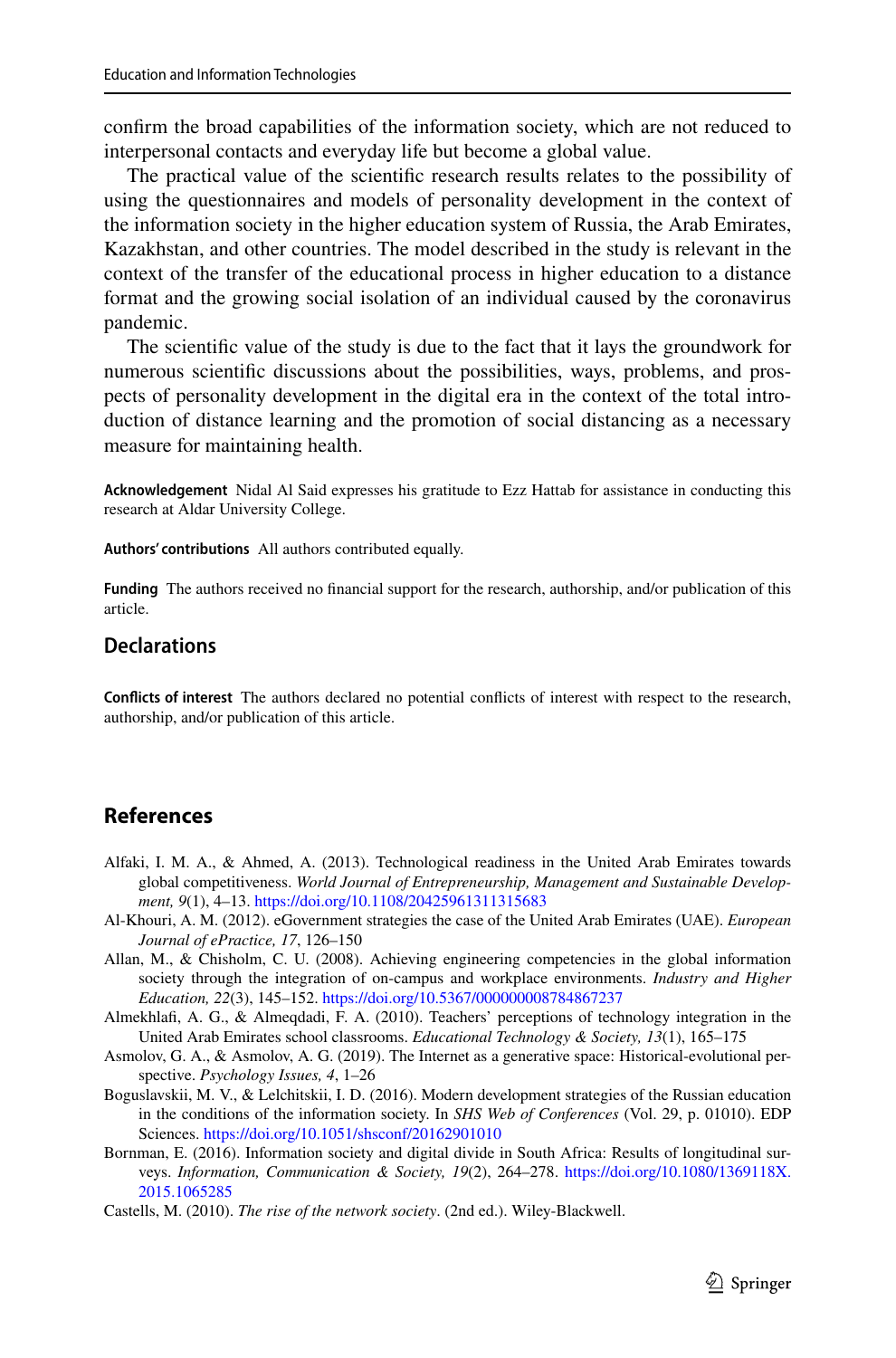- <span id="page-17-17"></span>Cherkasov, A. A., Bratanovskii, S. N., Koroleva, L. A., & Zimovets, L. G. (2019). Development of the school education system in the province of Vologda (1725–1917). Part 2. *European Journal of Contemporary Education, 8*(2), 418–424.
- <span id="page-17-13"></span>DeVellis, R. F. (2016). *Scale development: Theory and applications* (Vol. 26). Sage publications.
- <span id="page-17-14"></span>Dweck, C. S. (2017). From needs to goals and representations: Foundations for a unified theory of motivation, personality, and development. *Psychological review*, *124*(6), 689–719. [https:// doi. org/ 10.](https://doi.org/10.1037/rev0000082) 1037/rev0000082
- <span id="page-17-18"></span>Ermakova, L., & Sukhovskaya, D. (2020). Value orientations of the information society in the context of the information revolution of the 21st century. In *Growth poles of the global economy: Emergence, changes and future perspectives* (pp. 577–584). Cham: Springer. https://doi.org/10.1007/978-3-030-[15160-7\\_ 58](https://doi.org/10.1007/978-3-030-15160-7_58)
- <span id="page-17-2"></span>Fedorenko, E. H., Velychko, V. Y., Stopkin, A. V., & Chorna, A. V. (2019). Informatization of education as a pledge of the existence and development of a modern higher education. *Higher and Secondary School Pedagogy, 52*, 5–21. [https:// doi. org/ 10. 31812/ pedag. v52i0. 3773](https://doi.org/10.31812/pedag.v52i0.3773)
- <span id="page-17-11"></span>Feoktistova, A. A., & Krasovskaya, N. I. (2016). Influence of information technology on the relevance of educational paradigms. *Computer Science without Borders, 1*, 12–14
- <span id="page-17-15"></span>Hill, P. C. & Pargament, K. I. (2017). Measurement tools and issues in the psychology of religion and spirituality. In *Faithful measures: New methods in the measurement of religion* (pp. 48–77). NYU Press.
- <span id="page-17-19"></span>Ignatiev, V. I. (2017). Information overload of the social system and its social consequences. *Sociological Research, 7*, 3–12
- <span id="page-17-3"></span>Iogolevich, N., Vasyura, S., & Maletova, M. (2019). Student as the center of media education: Personality boundaries and communicative activity. *Media Education, 59*(1), 37–48. [https:// doi. org/ 10. 13187/](https://doi.org/10.13187/me.2019.1.37) [me. 2019.1. 37](https://doi.org/10.13187/me.2019.1.37)
- <span id="page-17-4"></span>Ivlev, V. Y., Barkova, E. V., Ivleva, M. I., & Buzskaya, O. M. (2016). Environmental approach to the study of the modern stage of information society development: Research prospects. *International Journal of Environmental and Science Education, 11*(16), 9113–9124
- <span id="page-17-5"></span>Kassymova, G. К, Stepanova, G. A., Stepanova, O. P., Menshikov, P. V., Arpentieva, M. R., Merezhnikov, A. P., & Kunakovskaya, L. A. (2018). *Self-development management in educational globalization. Harmony, 3*(4), 171–176
- <span id="page-17-9"></span>Kostina, A. V. (2018). Informatization and trends in the development of the 21st century society. *Knowledge. Understanding. Skill, 1, 143-156. https://doi.org/10.17805/zpu.2018.1.11*
- <span id="page-17-8"></span>Kravchenko, S. A. (2019). Digital risks, metamorphoses and centrifugal trends among the young people. *Sociological Research, 10, 48–57.* https://doi.org/10.31857/S013216250006186-7
- <span id="page-17-16"></span>Levina, E. Y., Masalimova, A. R., Kryukova, N. I., Grebennikov, V. V., Marchuk, N. N., Shirev, D. A., Renglikh, K. A., & Shagieva, R. V. (2017). Structure and content of e-learning information environment based on geo-information technologies. *EURASIA Journal of Mathematics, Science and Technology Education, 13*(8), 5019-5031. https://doi.org/10.12973/eurasia.2017.00974a
- <span id="page-17-7"></span>Lukov, V. A. (2018). Russian young people about biotechnology projects to "improve" the human. *Sociological Studies, 4(4), 73-81. https://doi.org/10.7868/S0132162518040086*
- <span id="page-17-20"></span>Makrakis, V. (2005). Training teachers for new roles in the new era: experiences from the United Arab Emirates ICT program. In *Proceedings of the 3rd Pan-Hellenic Conference on Didactics of Informatics* (pp. 38–57). University of Peloponnese.
- <span id="page-17-12"></span>Martín-Gutiérrez, J., Mora, C. E., Añorbe-Díaz, B., & González-Marrero, A. (2017). Virtual technologies trends in education. *EURASIA Journal of Mathematics, Science and Technology Education, 13*(2), 469–486. https://doi.org/10.12973/eurasia.2017.00626a
- <span id="page-17-0"></span>Moiseev, V. V., Komarova, O. A., Seliverstov, Y. I., & Shepherd, T. A. (2020). Priority areas of education development in the conditions of digital transformation and the information society. In *2nd International Scientific and Practical Conference "Modern Management Trends and the Digital Economy: From Regional Development to Global Economic Growth" (MTDE 2020)* (pp. 127–132). Atlantis Press. https://doi.org/10.2991/aebmr.k.200502.020
- <span id="page-17-6"></span>Mosco, V. (2017). *Becoming digital: Toward a post-internet society*. Emerald Group Publishing.
- <span id="page-17-10"></span>Naumova, T. V., & Garanina, O. D. (2019). The human encounter with new technogenic threats. In *11th International Scientific and Theoretical Conference-Communicative Strategies of Information Society* (pp. 129–135). European Publisher Ltd.
- <span id="page-17-1"></span>Nepsha, O., Prokhorova, L., Hryshko, S., Ivanova, V., & Zavyalova, T. (2020). *Contemporary issues of digital economy and society. Higher education in an information society environment*. Publishing House of Katowice School of Technology.